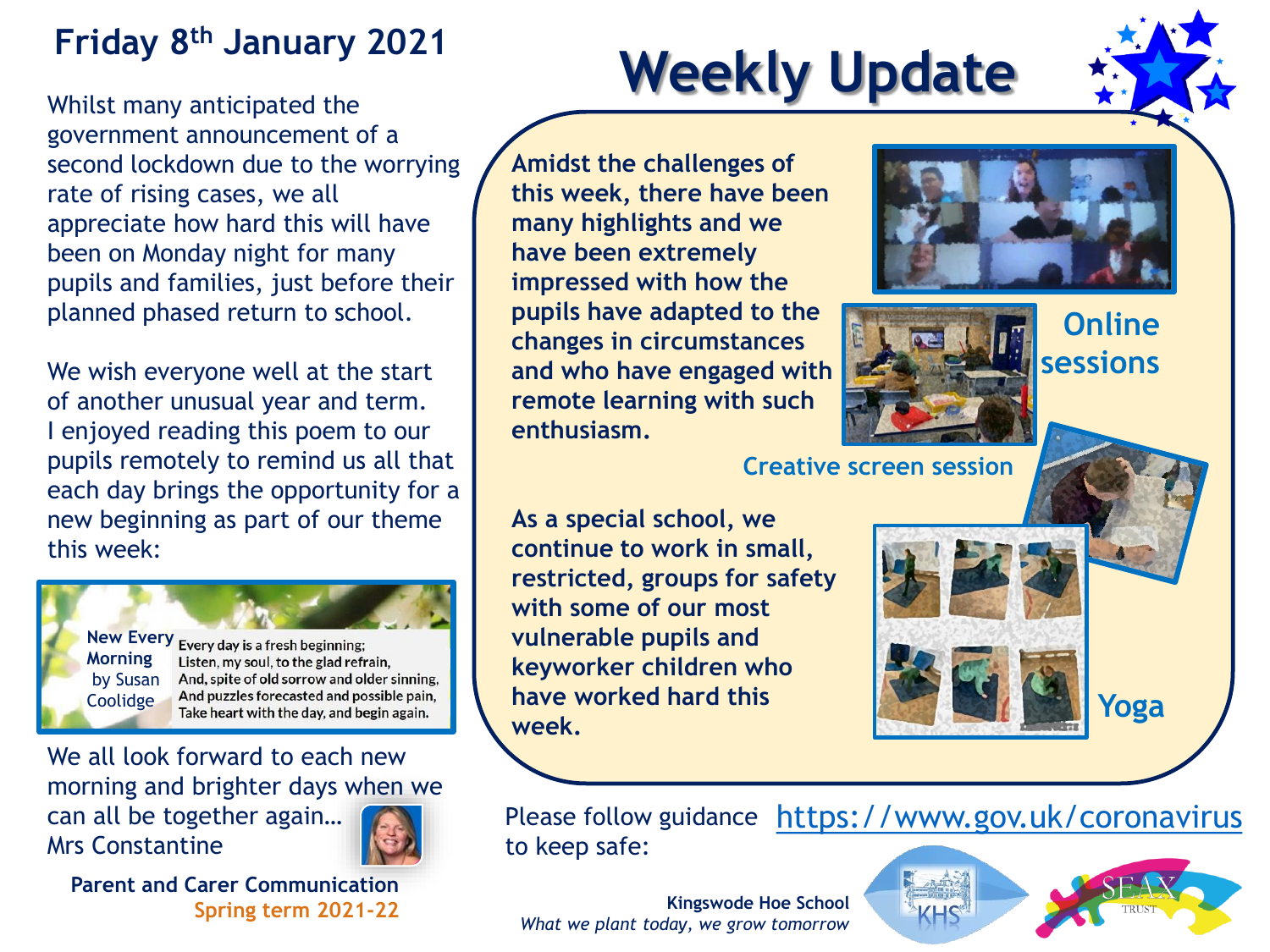# **Remote Learning News**



#### **Year 7**

Birch class have worked really hard this week. At 9.30, we start the day with a check in and then we play some maths or English games. After this we set a task to complete that day. At 1.30, we then have a session on either craft or wellbeing. In our afternoon sessions this week we have completed a workout, made a paper fish and read a story together. Birch class continue to show excellent resilience during these sessions!

#### **KS4**

**Pupils have been engaging well with our online offer as we work to set up a more varied curriculum remotely. Timetable we intend to trial next week to follow for Key Stage 4 pupils via Arbor…** 

Pupils have enjoyed their maths games and finding something that is alive as part of a treasure hunt during their sessions this week!

In Primary we are back into the swing of our remote learning. We log onto TEAMS each morning at 9.45am where we register and have a catch up. We go through our work for the day and do a mixture of all curriculum subjects. We have now started our new topic called 'Out of Africa'. To start our topic and to link in with our new beginnings and New Years Resolution work Mrs Baker kindly performed the song 'Here comes the sun' on Friday. Our highlight in remote learning is seeing everyone's faces because we can't all see each other in person. The Primary staff enjoy looking at Evidence For Learning to see all the great work that is being done at home. Well done primary (and parents) keep it up!



We will also be sending out the KS3 timetable on Arbor and trying links so you have them all in one placefollowing feedback we really hope this helps!  $\odot$ 

**Parent and Carer Communication Spring term 2021-22**

**Kingswode Hoe School** *What we plant today, we grow tomorrow*



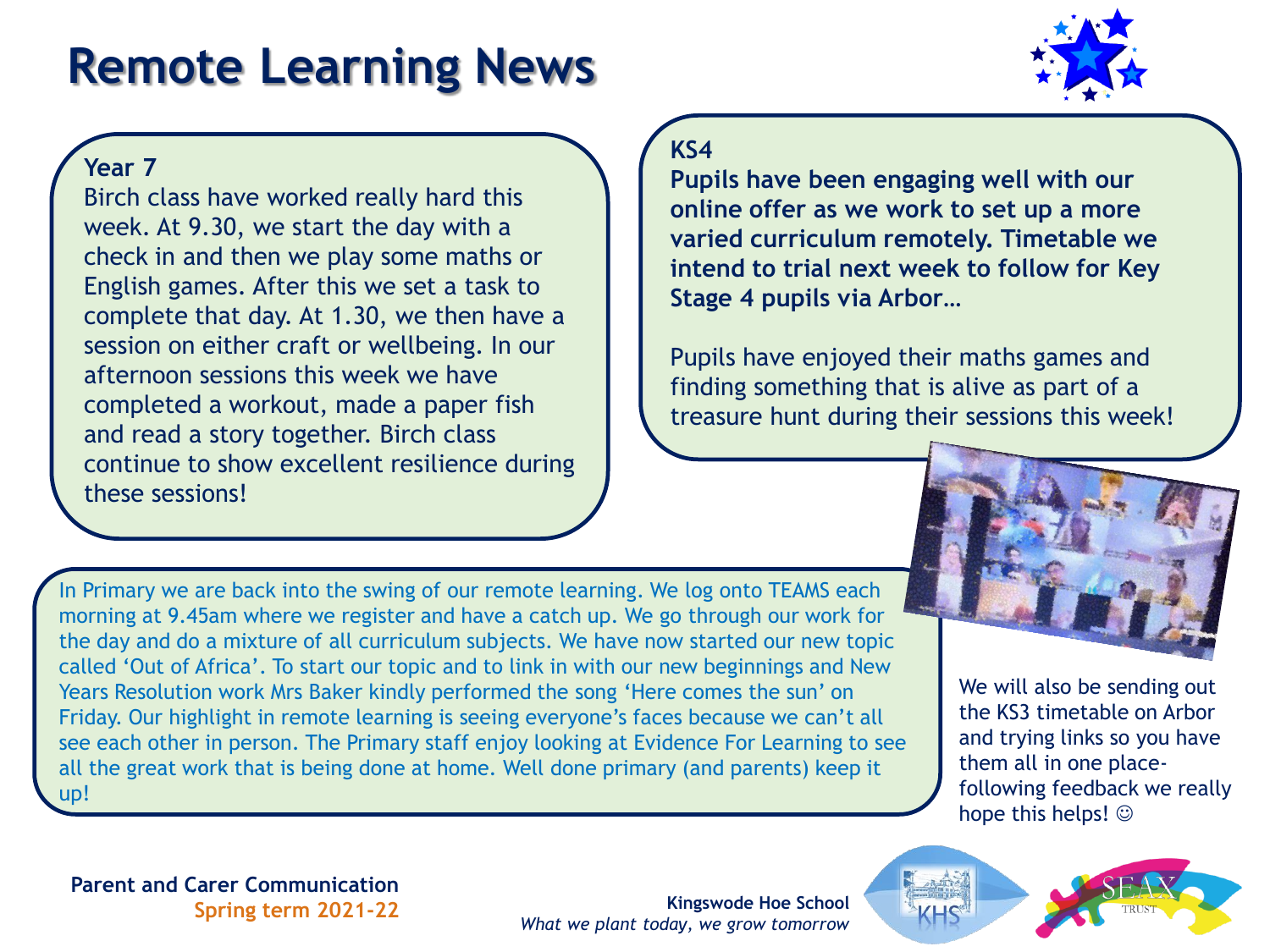**Most people have followed the SEAX Netiquette well this week, here are some important reminders to keep everyone safe!** 

Advice from staff this week…

- Make sure messages in chat are appropriate and about the work

- Set up an appropriate workspace area at a table and not in a bed or bedroom. Keeping a door open in the workplace so adults can hear what is going on even if not possible to sit with pupils.

-Be prompt to sessions, so we can make sure you are admitted at the staff.

-Practise how to mute your microphone to help everyone concentrate and try using the hand emoji symbol to ask a question **M2.** 



#### **Netiquette (Online Etiquette)**

To make good use of your remote learning sessions please follow the advice below to help you take part and learn.

- $\checkmark$  · During your online session you may require equipment such as pen and paper so please get this ready before you join the meeting
- $\checkmark$  · When setting up your computer try to sit with your back to the wall in a shared part of your home.
- $\checkmark$  · When getting ready for an online session please make sure you are dressed appropriately for a school lesson.
- $\checkmark$  · Before your planned remote learning session, remember to test your sound and camera to ensure they are working properly and at the right level.
- $\checkmark$   $\cdot$  When you join a remote learning session please keep your microphone muted if you are not speaking, this will help to avoid feedback noise.
- $\checkmark$  · If you need to speak during a remote learning session remember to press the 'hands up' button this will let your teacher and other students know that you want to say something.
- $\checkmark$  · In the remote learning environment there is also a text chat screen, typing in here will allow you teacher to know that you need some help.
- $\checkmark$  · The way that we behave online is important (and leaves digital footprints) so always remember to think about this before you contribute.
- $\checkmark$  · Everyone has the right to feel safe on-line you should remember that your school behaviour policy applies during on-line sessions just as it does when you're in school.
- $\checkmark$  · During sessions people don't want to be distracted so please avoid eating and drinking (Other than water).
- $\checkmark$  · If you would like to find out more about staying safe online, speak to your teacher or visits www.thinkuknow.co.uk
- $\checkmark$  If you see or hear something that worries you during on-line lessons you should make your teacher aware or the Designated Safeguarding Lead (DSL) in your school, their details are on your school websites